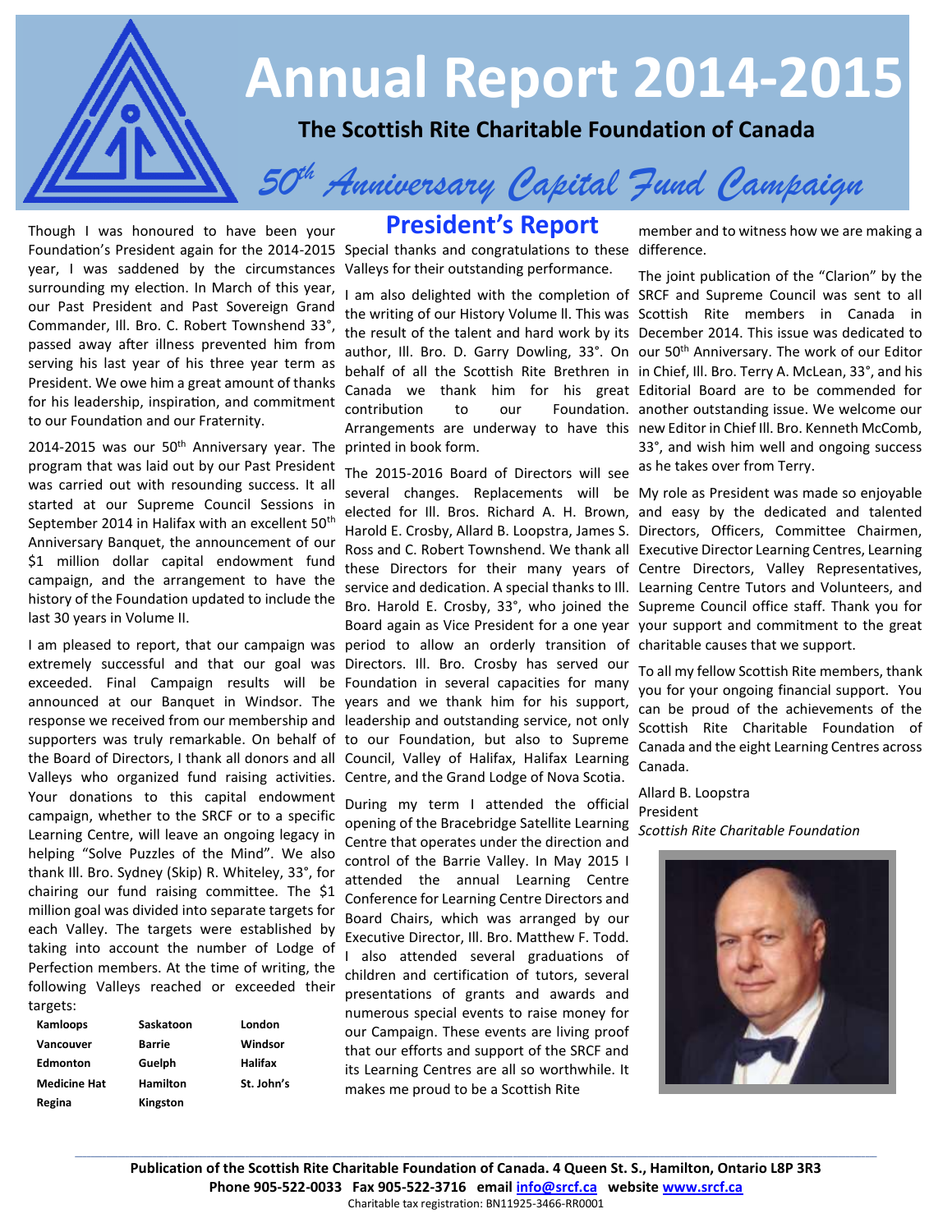## **Treasurer's Report**

The Foundation receives wonderful support from Scottish Rite members, families and other organizations. The 50<sup>th</sup> Anniversary campaign has encouraged a tremendous increase in donations and bequests for research into the "puzzles of the mind" and directly to Learning Centres. The financial highlights of the year ended May 31, 2015 follow. $1$ 

Donations and bequests reached \$649,467 compared to \$181,102 in the prior year. Investment income of \$384,044 was less than the \$592,976 earned last year. The rapid decline in crude oil prices in the latter part of 2014 continued into 2015 and reduced investment income. Beyond crude prices, there was considerable instability in the equity and bond markets which also caused lower income. At year end, an unrealized loss of \$104,497 arose compared with an unrealized gain of \$1,061,899 in 2014. Other income recorded in 2014 did not repeat in 2015.

Expenses for the year were \$157,478 compared to \$171,544 in 2014. The Foundation spent less on information technology improvements in 2015 than in 2014. 50<sup>th</sup> Anniversary costs were lower in 2015 than were incurred in 2014 when the Foundation launched the celebration. Other expense categories were lower in 2015 compared to 2014.

Research grants and bursaries were lower in 2015 at \$400,249 compared to \$431,751 in 2014. The Foundation will spend more in 2016 than was disbursed in 2015. Many supporters donated directly to the Foundation but requested that their donations be directed to specific Learning Centres. Distributions to Learning Centres in 2015 were \$128,895 compared to \$15,985 in 2014.

Excess of revenue over expenses was \$242,633 compared to \$1,233,857 in 2014.

The portfolio had a market value of \$17.1 million in 2015 and \$16.9 million in 2014. Net assets were \$17.2 million in 2015 compared to \$17.0 million in 2014.

The oil and equity markets continued to weaken during the summer of 2015. More uncertainty lies ahead for investors in 2015 and into 2016. The Foundation takes a very long-term view with respect to the earning potential of the portfolio. Since January 1, 2000, the portfolio has earned a return of 5.92%. Once the choppiness of the current market conditions diminishes, we hope to improve returns more in line with the long-term performance.

The response to the 50<sup>th</sup> Anniversary campaign has been outstanding. Supporters have made pledges for future donations which are not included in the financial statements.

### **Duncan S. Skinner** *Treasurer*

<sup>1</sup> The financial information presented in this report is a subset of the full audited financial statements due to available space. The full audited set of comparative financial statements is available by contacting the Foundation's office.

## **2014-2015 Financial Statements**

### **Statement of Operations**

| Year ended May 31                      | 2015       | 2014      |  |  |
|----------------------------------------|------------|-----------|--|--|
| Revenue                                | \$         | \$        |  |  |
| Donations & Bequests                   | 649,467    | 181,102   |  |  |
| Investment income                      | 384,044    | 592,976   |  |  |
| Other Income                           | 241        | 17,160    |  |  |
|                                        | 1,033,752  | 791,238   |  |  |
| <b>Expenses</b>                        |            |           |  |  |
| Administration                         | 61,538     | 59,425    |  |  |
| <b>Directors</b>                       | 8,659      | 9,766     |  |  |
| Insurance                              | 7,902      | 7,873     |  |  |
| <b>National Learning Centre</b>        | 18,771     | 21,446    |  |  |
| <b>Professional fees</b>               | 18,591     | 22,236    |  |  |
| Promotion & public relations           | 33,585     | 35,100    |  |  |
| <b>Information Technology</b>          | 8,432      | 15,698    |  |  |
|                                        | 157,478    | 171,544   |  |  |
|                                        |            |           |  |  |
| Excess of revenue over expenses        | 876,274    | 619,694   |  |  |
|                                        |            |           |  |  |
| <b>Distributions</b>                   |            |           |  |  |
| Grants                                 | 388,249    | 421,251   |  |  |
| <b>Bursaries</b>                       | 12,000     | 10,500    |  |  |
| Learning Centre Grants                 | 128,895    | 15,985    |  |  |
|                                        | 529,144    | 447,736   |  |  |
|                                        |            |           |  |  |
| Excess of revenue over expenses        | 347,130    | 171,958   |  |  |
| Unrealized (loss) gain                 | (104, 497) | 1,061,899 |  |  |
| <b>Excess of revenue over expenses</b> | 242,633    | 1,233,857 |  |  |
| <b>Statement of Financial Position</b> |            |           |  |  |
| Year ended May 31                      | 2015       | 2014      |  |  |
| <b>Assets</b>                          | \$         | \$        |  |  |
| Cash                                   | 165,557    | 110,961   |  |  |
| Receivables                            | 900        | 883       |  |  |
| HST/GST receivable                     | 3,371      | 5,692     |  |  |
| Prepaids                               | 2.700      | 3.545     |  |  |

### **Statement of Changes in Net Assets**

| Year ended May 31               | 2015                  | 2014                  |
|---------------------------------|-----------------------|-----------------------|
|                                 |                       |                       |
| Net assets, beginning of year   |                       | 16,974,345 15,740,488 |
| Excess of revenue over expenses |                       | 242,633 1,233,857     |
| Net assets, end of year         | 17,216,978 16,974,345 |                       |

Investments 17,072,133 16,902,547

Payables and accruals 27,683 49,283

**Net assets** 17,216,978 16,974,345

172,528 121,081

**17,244,661 17,023,628**

**17,244,661 17,023,628**

27,683 49,283

**Publication of the Scottish Rite Charitable Foundation of Canada. 4 Queen St. S., Hamilton, Ontario L8P 3R3 Phone 905-522-0033 Fax 905-522-3716 email [info@srcf.ca](mailto:info@srcf.ca) website [www.srcf.ca](http://www.srcf.ca/)** Charitable tax registration: BN11925-3466-RR0001

**\_\_\_\_\_\_\_\_\_\_\_\_\_\_\_\_\_\_\_\_\_\_\_\_\_\_\_\_\_\_\_\_\_\_\_\_\_\_\_\_\_\_\_\_\_\_\_\_\_\_\_\_\_\_\_\_\_\_\_\_\_\_\_\_\_\_\_\_\_\_\_\_\_\_\_\_\_\_\_\_\_\_\_\_\_\_\_\_\_\_\_\_\_\_\_\_\_\_\_\_\_\_\_\_\_\_\_\_\_\_\_\_\_\_\_\_\_\_\_\_\_\_\_\_\_\_\_\_\_\_\_\_\_\_\_\_\_\_\_\_\_\_\_\_\_\_\_\_\_\_\_\_\_\_\_\_\_\_\_\_\_\_\_\_\_\_\_\_\_\_\_\_\_\_\_\_\_\_\_\_\_\_\_\_\_\_\_\_\_\_\_\_\_\_\_\_\_\_\_\_\_\_\_\_\_\_\_**

**Liabilities**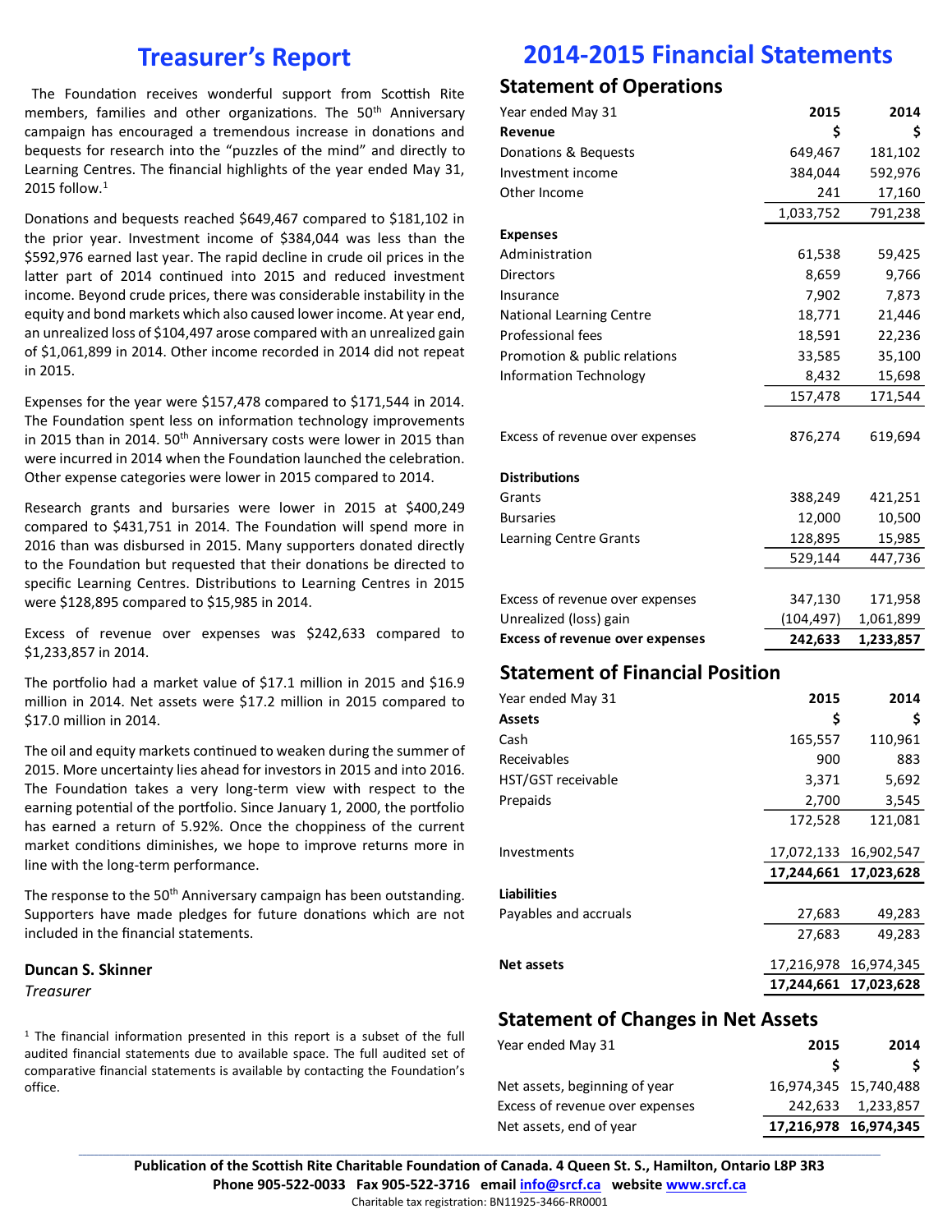## **Grants & Awards**

The Scottish Rite Charitable Foundation of Canada continues to support researchers who are seeking to "Help Solve the Puzzles of the Mind". Success can be seen in new understandings of the disease, which may lead to new and effective treatments and a better quality of life for those coping with the disease, along with family and caregivers.

The Awards Committee is committed to supporting promising researchers during the early years of their studies. Recipients tell us that it was only through early funding by the Foundation that they were able to conduct their research and develop a personal reputation that attracted funding from other agencies in later years. They credit the Foundation with being the spark plug in starting a successful career.

During the last year, the Awards committee received 24 new applicants for Major Research Grants (\$35,000 per year for up to three years) and recommended funding 4 new Research Grants. In addition, the Foundation continues its support of 4 Major Grant recipients for a 2nd year and 3 recipients for a 3rd year. Total Major Grants in support of for 2014-2015 was \$384,849.

The Foundation was again indebted to Dr. Anurag Tandon from the University of Toronto, who chairs the review panel with the generous assistance from professional colleagues across Canada.

The Deputy's Provincial Charitable Program continues to distribute funds across the country to worthy recipients. A total of 13 Deputy's Provincial Charitable Donations were distributed during the year with a total value of \$12,500.

The SRCF receives many letters of thanks from recipients expressing appreciation for the support received.

Scottish Rite members may learn more about the scope and results of the research funded through their donations through the Scottish Rite Charitable Foundation website [\(www.srcf.ca\)](http://www.srcf.ca/).

Respectfully submitted,

| Dr. Gareth R. Taylor    | Dr. Loren Kline |
|-------------------------|-----------------|
| Chair, Awards Committee | Vice-Chair      |

| <b>NEW MAJOR RESEARCH GRANTS</b>                                                                                            |          |
|-----------------------------------------------------------------------------------------------------------------------------|----------|
| Dr. Karen Milligan<br><b>Ryerson University, Toronto</b>                                                                    | \$34.291 |
| Using mindfulness to address cognitive processing and emotion<br>regulation challenges in youth with learning disabilities. |          |
| Dr. Hideto Takahashi                                                                                                        | \$35,000 |
| Institut de recherches cliniques de Montreal                                                                                |          |
| Functional characterization of autism-associated genetic mutations in<br>the Cadm1-Mupp1 synaptic adhesion complex          |          |
| Dr. Ryan Van Lieshout                                                                                                       | \$34,828 |
| <b>McMaster University</b>                                                                                                  |          |
| Investigating a Wnt/GSK3 signaling network in Autism spectrum<br>disorders and novel therapeutic interventions              |          |
| Dr. Alanna Watt                                                                                                             | \$35,000 |
| <b>McGill University</b>                                                                                                    |          |
| Alterations in GABA-mediated early cerebellar activity in the autistic<br>brain                                             |          |

# **50th Anniversary Capital Campaign Fund**

Determination + Motivation + Concentration + Goal Setting is without question, a prescription for success.

Scottish Rite members within our jurisdiction have been extremely successful in our quest to achieve the goals outlined, tabled, and coupled with an action plan which received the endorsement by the members of the committee at the 139<sup>th</sup> Annual Supreme Council Sessions.

Equally as compelling was the opportunity to respond favourably to the vision expressed by Ill. Bro. C. Robert Townshend during our deliberations "to engage and move forward to greater achievements".

There is power in numbers. Together we have been able to make it happen! The personal and financial support championed by Scottish Riters and their ladies across Canada has been outstanding. The stimulating accomplishments by a number of our Valleys is extraordinary. Donations received from outside sources were most welcome. As I write this, I have every reason to believe that we will meet and exceed our Campaign objective.

One of the things our Committee has been witness to during this 50<sup>th</sup> Anniversary Campaign, is the heart of our membership in this undertaking. To every member of our Scottish Rite community in a nation we can all be proud of, permit me this opportunity to express a very special thank you to each of you.

To each member of The Scottish Rite Charitable Foundation of Canada 50th Anniversary Celebration \$1 Million Campaign Committee from Kamloops, British Columbia to St. John's Newfoundland, thank you for your counsel, leadership, and energy to ensure we achieved our mandate.

In summation, I would be remiss if I did not convey my gratitude to our Supreme Council office personnel for their assistance in providing financial updates and performance reports on a monthly basis. Coupled with the communication of same to our membership, they sure made the task at hand much easier.

Respectfully submitted, S.R. (Skip) Whiteley Chairman, 50th Anniversary Capital Fund Campaign

## **Scottish Rite Charitable Foundation Helping to Solve "Puzzles of the Mind" since 1964**



**Publication of the Scottish Rite Charitable Foundation of Canada. 4 Queen St. S., Hamilton, Ontario L8P 3R3 Phone 905-522-0033 Fax 905-522-3716 email [info@srcf.ca](mailto:info@srcf.ca) websit[e www.srcf.ca](http://www.srcf.ca/)** Charitable tax registration: BN11925-3466-RR0001